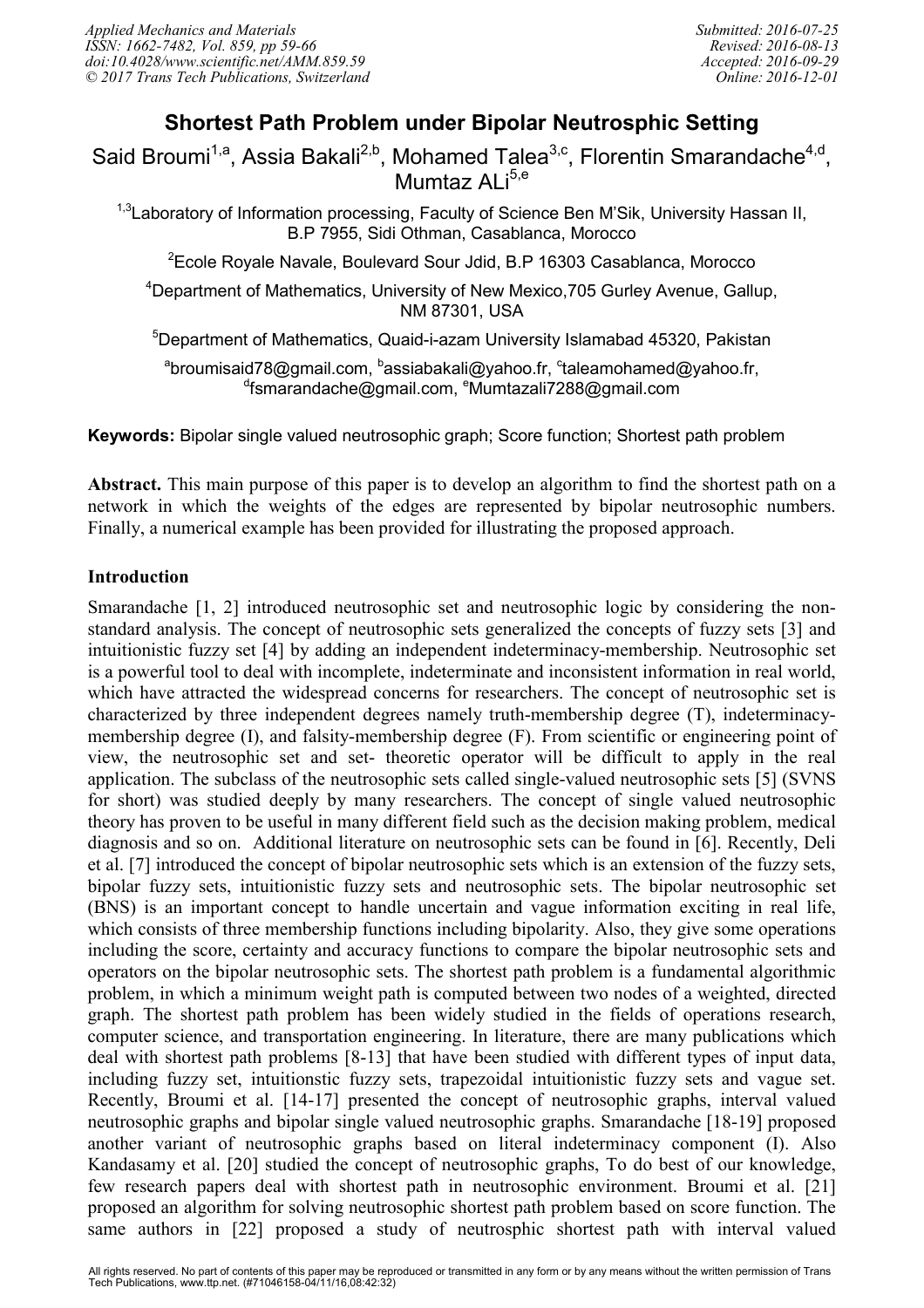#### **60 Advanced Research in Area of Materials, Aerospace, Robotics and Modern Manufacturing Systems**

neutrosophic number on a network. Till now, there is no study in the literature for computing shortest path problem in bipolar neutrosophic environment.

The structure of the paper is as follows. In Section 2, we review some basic concepts about neutrosophic sets, single valued neutrosophic sets and bipolar neutrosophic sets. In section 3, we give the network terminology. In Section 4, an algorithm is proposed for finding the shortest path and shortest distance in bipolar neutrosophic graph. In section 5 an illustrative example is provided to find the shortest path and shortest distance between the source node and destination node. Finally, in Section 6 we provide conclusion and proposal for further research.

#### **Preliminaries**

In this section, some basic concepts and definitions on neutrosophic sets, single valued neutrosophic sets and bipolar neutrosophic sets are reviewed from the literature.

**Definition 2.1 [1-2]**. Let X be a space of points (objects) with generic elements in X denoted by x; then the neutrosophic set A (NS A) is an object having the form  $A = \{ \langle x, T_A(x), I_A(x), F_A(x), \rangle \}$  $x \in X$ , where the functions T, I, F: X→]<sup>-0</sup>,1<sup>+</sup>[define respectively the truth-membership function, an indeterminacy-membership function, and a falsity-membership function of the element  $x \in X$  to the set A with the condition:

$$
T_0 \le T_A(x) + I_A(x) + F_A(x) \le 3^+.\tag{1}
$$

The functions  $T_A(x)$ ,  $I_A(x)$  and  $F_A(x)$  are real standard or nonstandard subsets of  $]$ <sup>-0</sup>,1<sup>+</sup>[.

Since it is difficult to apply NSs to practical problems, Wang et al. [14] introduced the concept of a SVNS, which is an instance of a NS and can be used in real scientific and engineering applications.

**Definition 2.2 [3].** Let X be a space of points (objects) with generic elements in X denoted by x. A single valued neutrosophic set A (SVNS A) is characterized by truth-membership function  $T_A(x)$ , an indeterminacy-membership function  $I_A(x)$ , and a falsity-membership function  $F_A(x)$ . For each point x in X  $T_A(x)$ ,  $I_A(x)$ ,  $F_A(x) \in [0, 1]$ . A SVNS A can be written as

$$
A = \{ \langle x, T_A(x), I_A(x), F_A(x) \rangle, x \in X \}
$$
 (2)

Deli et al. [15] proposed the concept of bipolar neutrosophic set, which is an instance of a neutrosophic set, and introduced the definition of an BNS.

**Definition 2.3 [4].** A bipolar neutrosophic set A in X is defined as an object of the form  $A = \{ \langle x, T^p(x), I^p(x), F^p(x), T^n(x), I^n(x), F^n(x) \rangle : x \in X \},$  where  $T^p, I^p, F^p: X \to [1, 0]$  and  $T^n$ ,  $I^{n}$ ,  $F^{n}$ :  $X \rightarrow$  [-1, 0] .The positive membership degree  $T^{p}(x)$ ,  $I^{p}(x)$ ,  $F^{p}(x)$  denotes the truth membership, indeterminate membership and false membership of an element  $\in X$  corresponding to a bipolar neutrosophic set A and the negative membership degree  $T^n(x)$ ,  $T^n(x)$ ,  $F^n(x)$  denotes the truth membership, indeterminate membership and false membership of an element  $\in X$  to some implicit counter-property corresponding to a bipolar neutrosophic set A.

**Definition 2.4 [4].** An empty bipolar neutrosophic set  $\tilde{A}_1 = \langle T_1^p, I_1^p, F_1^p, T_1^n, I_1^n, F_1^n \rangle$  is defined as

$$
T_1^p = 0, I_1^p = 0, F_1^p = 1 \text{ and } T_1^n = -1, I_1^n = 0, F_1^n = 0
$$
\n
$$
(4)
$$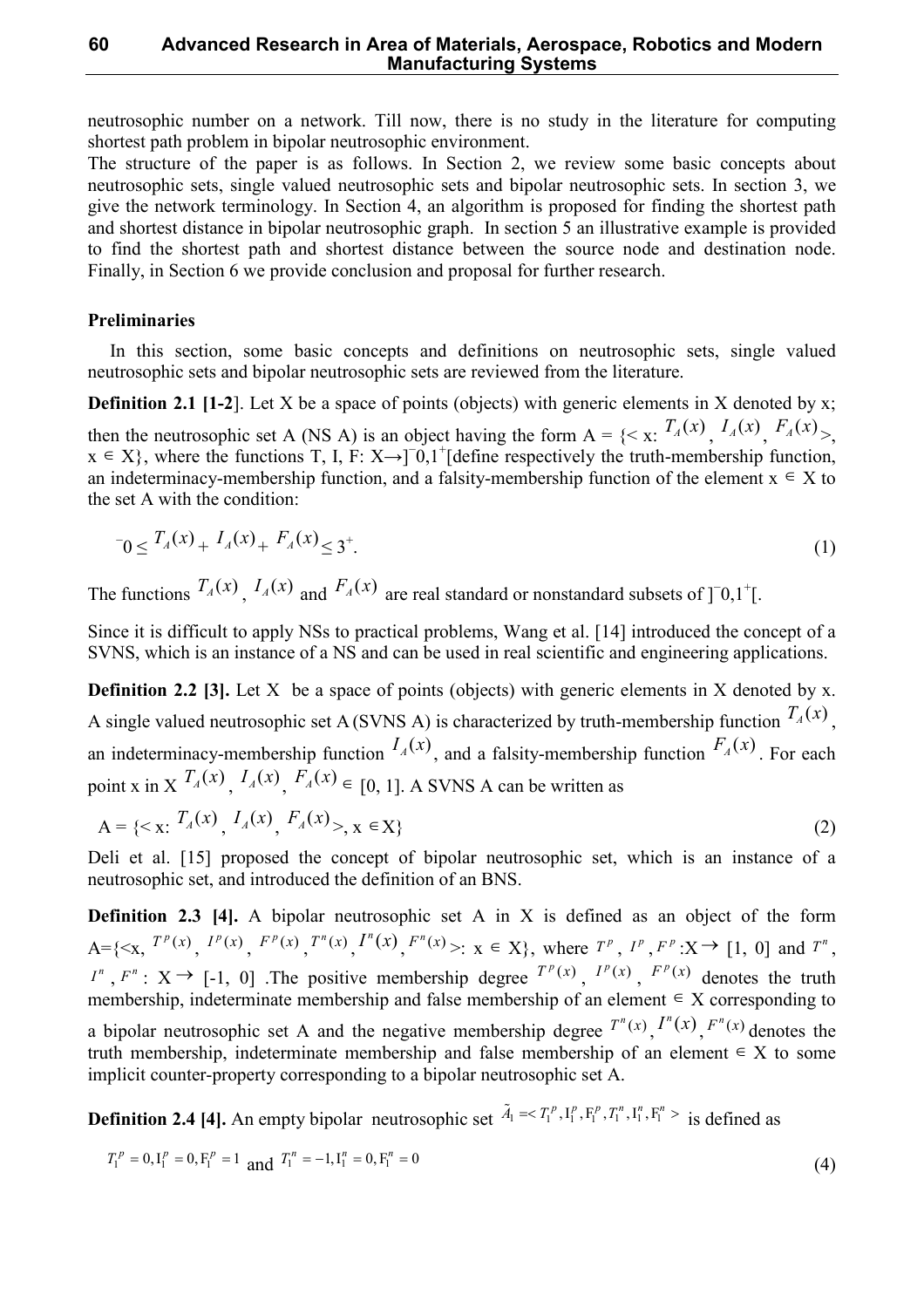**Definition 2.5** [7]. Let  $\tilde{A}_1 = \langle T_1^p, I_1^p, F_1^p, T_1^n, I_1^n, F_1^n \rangle$  and  $\tilde{A}_2 = \langle T_2^p, I_2^p, F_2^p, T_2^n, I_2^n, F_2^n \rangle$  be two bipolar neutrosophic numbers and  $\lambda > 0$ . Then, the operations of these numbers defined as below;

$$
\tilde{A}_1 \oplus \tilde{A}_2 = \langle T_1^p + T_2^p - T_1^p T_2^p, I_1^p I_2^p, F_1^p F_2^p
$$
\n
$$
(i) \quad -T_1^n T_2^n, \quad (-I_1^p - I_2^p - I_1^p I_2^p), \quad (-F_1^p - F_2^p - F_1^p F_2^p) \tag{5}
$$

$$
\tilde{A}_1 \otimes \tilde{A}_2 = \langle T_1^p T_2^p, I_1^p + I_2^p - I_1^p I_2^p, F_1^p + F_2^p - F_1^p F_2^p
$$
\n(ii) 
$$
-(-T_1^n - T_2^n - T_1^n T_2^n), -I_1^n I_2^n, -F_1^n F_2^n > \tag{6}
$$

(iii) 
$$
\lambda \tilde{A}_1 \leq 1 - (1 - T_1^p)^{\lambda}, (I_1^p)^{\lambda}, (F_1^p)^{\lambda}, -(-T_1^p)^{\lambda}, -(-I_1^p)^{\lambda}, -(1 - (1 - (-F_1^p))^{\lambda}) \tag{7}
$$

(iv) 
$$
\tilde{A}_1^{\lambda} \ll (T_1^p)^{\lambda}, 1 - (1 - I_1^p)^{\lambda}, 1 - (1 - F_1^p)^{\lambda}, -(1 - (1 - (-T_1^n))^{\lambda}), -(-T_1^p)^{\lambda}, -(-F_1^p))^{\lambda}) > \text{where } \lambda > 0
$$
 (8)

**Definition 2.6** [7]. In order to make a comparisons between two BNN. Deli et al. [7], introduced a concept of score function. The score function is applied to compare the grades of BNS. This function shows that greater is the value, the greater is the bipolar neutrosphic sets and by using this concept paths can be ranked. Let  $\tilde{A} = \langle T^p, I^p, F^p, T^n, I^n, F^n \rangle$  be a bipolar neutrosophic number. Then, the score function  $s(\tilde{A})$ , accuracy function  $a(\tilde{A})$  and certainty function  $c(\tilde{A})$  of an BNN are defined as follows:

(i) 
$$
s(\tilde{A}) = \left(\frac{1}{6}\right) \times \left[T^{p} + 1 - I^{p} + 1 - F^{p} + 1 + T^{n} - I^{n} - F^{n}\right]
$$
 (9)

$$
(ii) \quad a(\tilde{A}) = T^p - F^p + T^n - F^n \tag{10}
$$

$$
(iii) \, c(\tilde{A}) = T^p - F^n \tag{11}
$$

Comparison of bipolar neutrosophic numbers

Let  $\tilde{A}_1 = \langle T_1^p, I_1^p, F_1^p, T_1^n, I_1^n, F_1^n \rangle$  and  $\tilde{A}_2 = \langle T_2^p, I_2^p, F_2^p, T_2^n, I_2^n, F_2^n \rangle$  be two bipolar neutrosophic numbers then

- i. If  $s(\tilde{A}_1) \succ s(\tilde{A}_2)$ , then  $\tilde{A}_1$  is greater than  $\tilde{A}_2$ , that is,  $\tilde{A}_1$  is superior to  $\tilde{A}_2$ , denoted by  $\tilde{A}_1 \succ \tilde{A}_2$
- ii. If  $s(\tilde{A}_1) = s(\tilde{A}_2)$ , and  $a(\tilde{A}_1) > a(\tilde{A}_2)$  then  $\tilde{A}_1$  is greater than  $\tilde{A}_2$ , that is,  $\tilde{A}_1$  is superior to  $\tilde{A}_2$ , denoted by  $\tilde{A}_1 \succ \tilde{A}_2$

iii. If 
$$
s(\tilde{A}_1) = s(\tilde{A}_2)
$$
,  $a(\tilde{A}_1) = a(\tilde{A}_2)$ , and  $c(\tilde{A}_1) \succ c(\tilde{A}_2)$  then  $\tilde{A}_1$  is greater than  $\tilde{A}_2$ , that is,  $\tilde{A}_1$  is superior to  $\tilde{A}_2$ , denoted by  $\tilde{A}_1 \succ \tilde{A}_2$ 

iv. If  $s(\tilde{A}_1) = s(\tilde{A}_2)$ ,  $a(\tilde{A}_1) = a(\tilde{A}_2)$ , and  $c(\tilde{A}_1) = c(\tilde{A}_2)$  then  $\tilde{A}_1$  is equal to  $\tilde{A}_2$ , that is,  $\tilde{A}_1$ is indifferent to  $\tilde{A}_2$ , denoted by  $\tilde{A}_1 = \tilde{A}_2$ 

#### **Network Terminology**

Consider a directed network  $G(V, E)$  consisting of a finite set of nodes  $V = \{1, 2, \ldots, n\}$  and a set of m directed edges E ⊆ VxV. Each edge is denoted is denoted by an ordered pair  $(i, j)$  where  $i, j \in V$  and  $i \neq j$ . In this network, we specify two nodes, denoted by s and t, which are the source node and the destination node, respectively. We define a path  $P_{ij} = \{i = 1, 0, 1, 2, \ldots, i_{l-1}, 0, i_{l-1}, i_l\}$ ,  $i_l = j\}$  of alternating nodes and edges. The existence of at least one path  $P_{si}$  in G (V, E) is assumed for every i  $\in V - \{s\}.$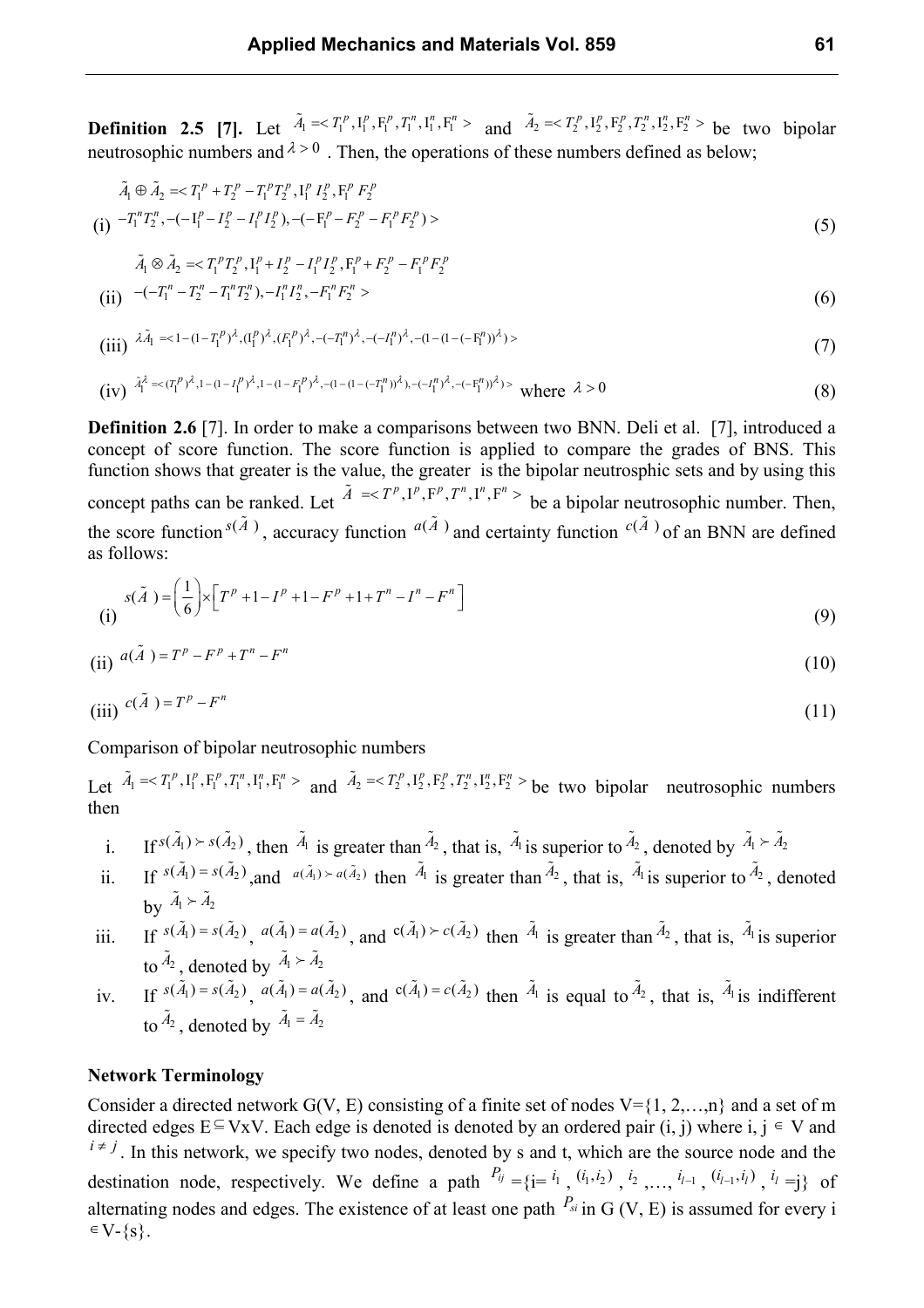$d_{ij}$  denotes bipolar neutrosophic number associated with the edge  $(i, j)$ , corresponding to the length necessary to traverse (i, j) from i to j, the bipolar neutrosophic distance along the path P is denoted as d(P) is defined as

$$
\sum_{\mathbf{d}(\mathbf{P}) = (i,j \in \mathbf{P})} d_{ij} \tag{12}
$$

# **Bipolar Neutrosophic Path Problem**

In this paper the arc length in a network is considered to be a neutrosophic number, namely, bipolar neutrosophic number.

The algorithm for the shortest path proceeds in 6 steps.

**Step 1** Assume  $\tilde{d}_1$  $=\leq 0, 1, 1, -1, 0, 0 \geq$  and label the source node (say node1) as  $\begin{bmatrix} d_1 \\ d_2 \end{bmatrix}$  $=<0, 1, 1, -1, 0,$  $0$  $>$ ,-].

**Step 2** Find  $\tilde{d}_j$  = minimum $\{\tilde{d}_i \oplus \tilde{d}_{ij}\}$ ; j=2,3,...,n.

**Step 3** If minimum occurs corresponding to unique value of i i.e., i= r then label node j as  $\begin{bmatrix} \tilde{d}_j \end{bmatrix}$ ,r]. If minimum occurs corresponding to more than one values of i then it represents that there are more than one bipolar neutrosophic path between source node and node j but bipolar neutrosophic distance along path is  $\tilde{d}_j$ , so choose any value of i.

**Step 4** Let the destination node (node n) be labeled as  $\left[\right]^{\tilde{d}_n}$ , *l*], then the bipolar neutrosophic shortest distance between source node is  $\tilde{d}_n$ .

**Step 5** Since destination node is labeled as  $\left[\right]^{\tilde{d}_n}$ , *l*], so, to find the bipolar neutrosophic shortest path between source node and destination node, check the label of node *l*. Let it be  $\left[ \tilde{d}_l \right]$ , p], now check the label of node p and so on. Repeat the same procedure until node 1 is obtained.

**Step 6** Now the bipolar neutrosophic shortest path can be obtained by combining all the nodes obtained by the step 5.

**Remark:** Let  $\tilde{A}_i$ ; i =1, 2,..., n be a set of bipolar neutrosophic numbers, if  $S(\tilde{A}_k) < S(\tilde{A}_i)$ ), for all i, the bipolar neutrosophic number is the minimum of  $\tilde{A}_k$ 

# **Illustrative Example**

In order to illustrate the above procedure consider a small example network shown in Fig1, where each arc length is represented as bipolar neutrosophic number as shown in Table 1.The problem is to find the shortest distance and shortest path between source node and destination node on the network.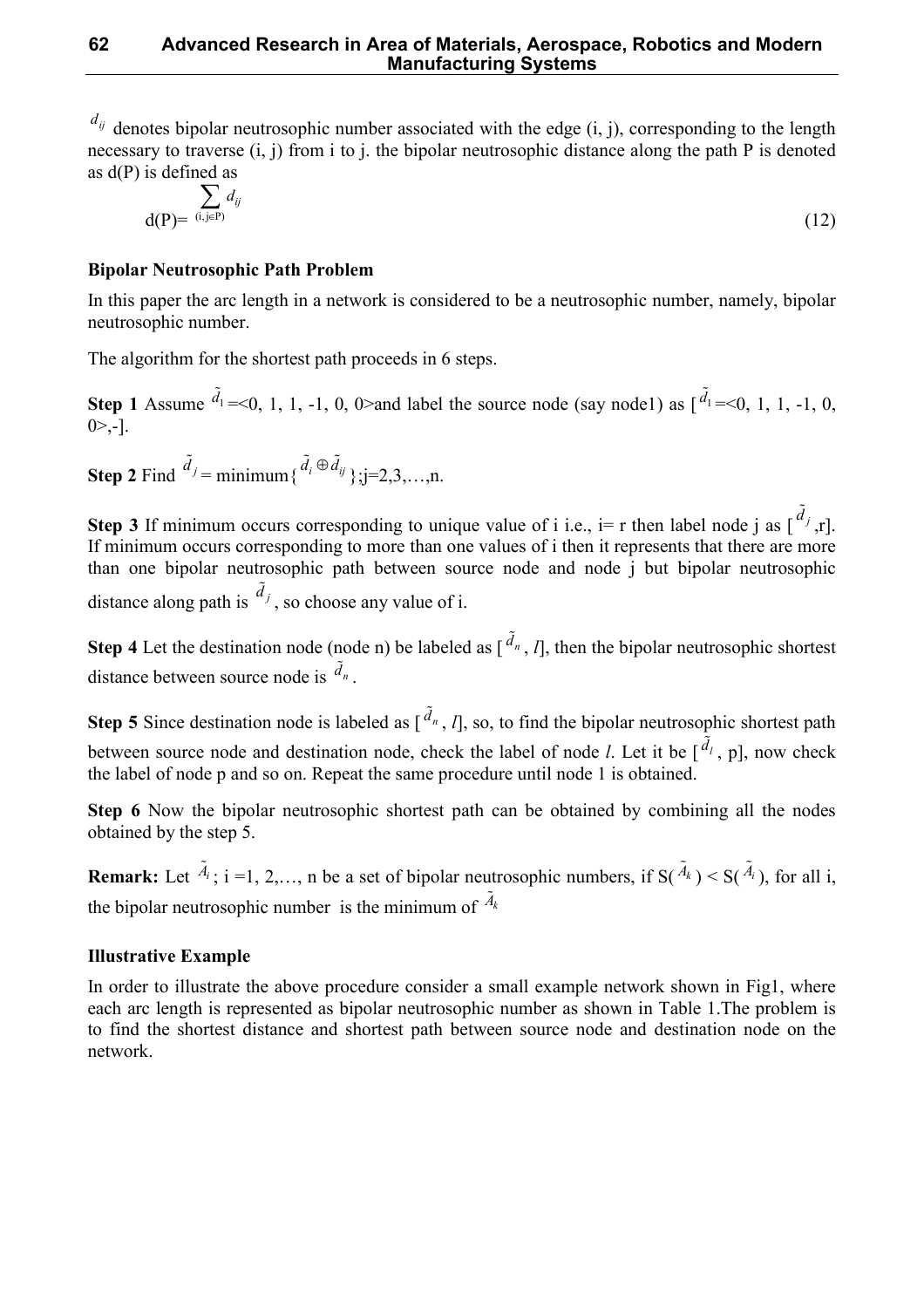

**Fig.1.** A network with bipolar neutrosophic edges

In this network each edge has been assigned to bipolar neutrosophic number as follows:

| Edges   | Bipolar Neutrosophic distance            |  |
|---------|------------------------------------------|--|
| $1 - 2$ | $0.2, 0.4, 0.5, -0.2, -0.4, -0.6$        |  |
| $1 - 3$ | $\leq 0.5, 0.1, 0.6, -0.3, -0.8, -0.7$   |  |
| $2 - 3$ | $0.2, 0.6, 0.4, -0.1, -0.3, -0.4$        |  |
| $2 - 5$ | $\leq 0.3$ , 0.5, 0.4, -0.6, -0.2, -0.3> |  |
| $3-4$   | $\leq 0.6, 0.2, 0.1, -0.4, -0.5, -0.2$   |  |
| $3 - 5$ | $\leq 0.7, 0.3, 0.6, -0.3, -0.6, -0.5$   |  |
| $4-6$   | $\leq 0.8, 0.5, 0.3, -0.5, -0.3, -0.6$   |  |
| $5-6$   | $\leq 0.3$ , 0.3, 0.2, -0.2, -0.5, -0.4> |  |

**Table 1.** Weights of the bipolar neutrosophic graphs

Solution since node 6 is the destination node, so  $n=6$ .

assume  $\tilde{d}_1$  $=$  <0, 1, 1, -1, 0, 0 > and label the source node (say node 1) as  $[$  <0, 1, 1, -1, 0, 0 > - $]$ , the value of  $\tilde{d}_j$  $; j= 2, 3, 4, 5, 6$  can be obtained as follows:

**Iteration 1** Since only node 1 is the predecessor node of node 2, so putting  $i=1$  and  $j=2$  in step2 of the proposed algorithm, the value of  $\tilde{d}_2$ is

 $\tilde{d}_2$  = minimum $\{\tilde{d}_1 \oplus \tilde{d}_{12}\}$ =minimum $\{<0, 1, 1, -1, 0, 0> \oplus <0.2, 0.4, 0.5, -0.2, -0.4, -0.6> = <0.2, 0.4,$ 0.5, -0.2, -0.4, -0.6> Since minimum occurs corresponding to i=1, so label node 2 as  $[<0.2, 0.4, 0.5,$  $-0.2, -0.4, -0.6$ >, 1]

**Iteration 2** The predecessor node of node 3 are node 1 and node 2, so putting  $i= 1, 2$  and  $j= 3$ in step 2 of the proposed algorithm, the value of  $\tilde{d}_3$ is  $\tilde{d}_3$  =minimum{  $\tilde{d}_1 \oplus \tilde{d}_{13}, \tilde{d}_2 \oplus \tilde{d}_{23}$  }= minimum $\{<0, 1, 1, -1, 0, 0> \oplus <0.5, 0.1, 0.6, -0.3, -0.8, -0.7> , <0.2, 0.4, 0.5, -0.2, -0.4, -0.6 \oplus <0.2,$ 0.6, 0.4, -0.1, -0.3, -0.4>}= minimum  $\{0.5, 0.1, 0.6, -0.3, -0.8, -0.7\}$ ,  $\{0.36, 0.24, 0.2, -0.02, -0.58,$  $-0.76>\}$ 

$$
S\left(\leq 0.5, 0.1, 0.6, -0.3, -0.8, -0.7\right) = \frac{s(\tilde{A}) - \left(\frac{1}{6}\right) \times \left[T^p + 1 - I^p + 1 - F^p + 1 + T^n - I^n - F^n\right]}{1} = 0.66
$$

S ( $\leq 0.36$ , 0.24, 0.2, -0.02, -0.58, -0.76 $\geq$ ) =0.70

Since S (<0.5, 0.1, 0.6, -0.3, -0.8, -0.7>) < S (<0.36, 0.24, 0.2, -0.02, -0.58, -0.76>)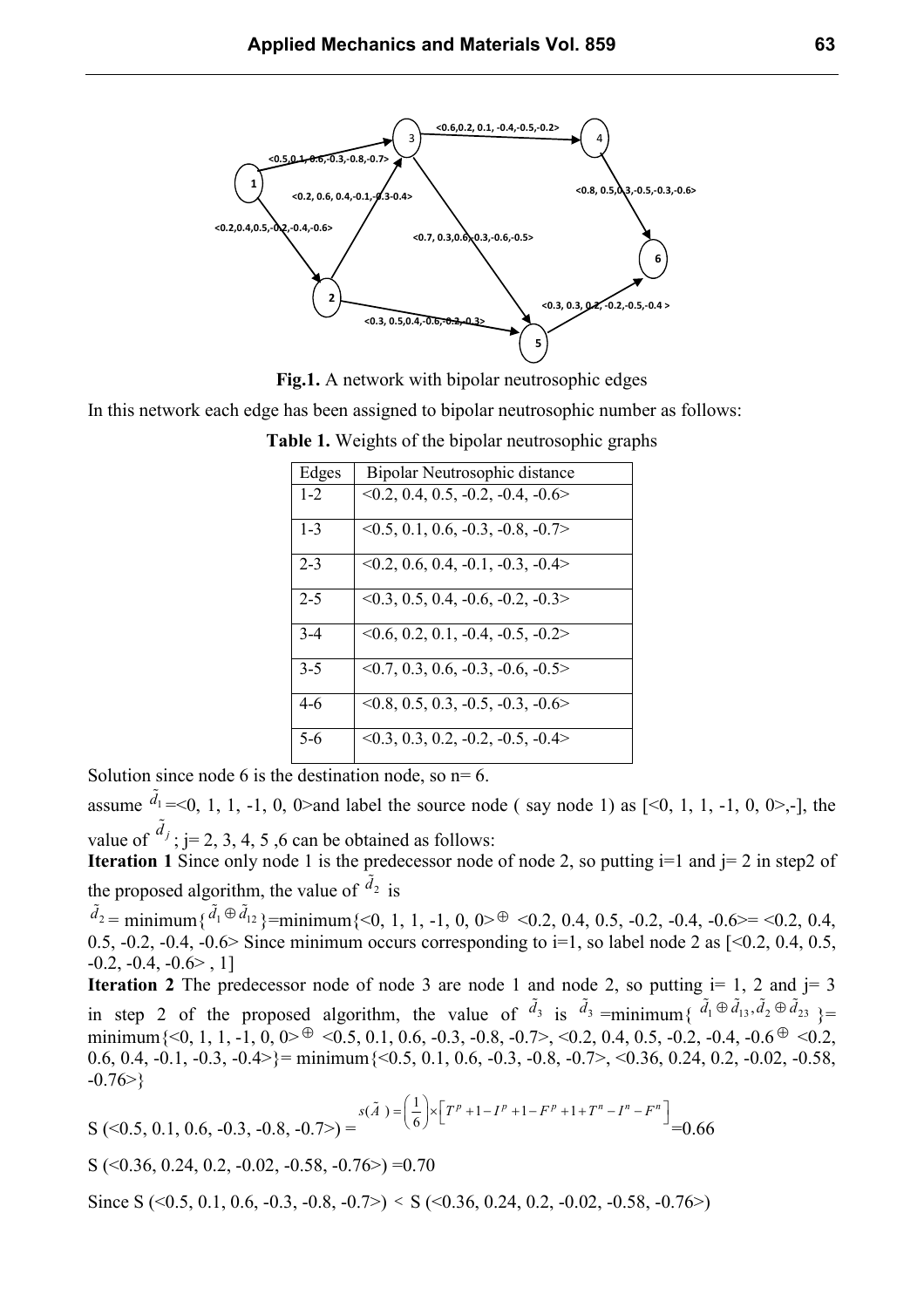So minimum{<0.5, 0.1, 0.6, -0.3, -0.8, -0.7>, <0.36, 0.24, 0.2, -0.02, -0.58, -0.76>}=<0.5, 0.1, 0.6,  $-0.3, -0.8, -0.7$ 

Since minimum occurs corresponding to  $i=1$ , so label node 3 as  $[< 0.5, 0.1, 0.6, -0.3, -0.8, -0.7 >, 1]$ 

**Iteration 3.** The predecessor node of node 4 is node 3, so putting  $i=3$  and  $i=4$  in step 2 of the proposed algorithm, the value of  $\tilde{d}_4$ is  $\tilde{d}_4$ =minimum{ $\tilde{d}_3 \oplus \tilde{d}_{34}$ }=minimum<0.5, 0.1, 0.6, -0.3, -0.8,  $-0.7> \theta$  < 0.6, 0.2, 0.1,  $-0.4$ ,  $-0.5$ ,  $-0.2>$ } = < 0.8, 0.02, 0.06,  $-0.12$ ,  $-0.9$ ,  $-0.76>$ 

So minimum<0.5, 0.1, 0.6, -0.3, -0.8, -0.7> $\oplus$  <0.6, 0.2, 0.1, -0.4, -0.5, -0.2>}= <0.8, 0.02, 0.06,  $-0.12, -0.9, -0.76$ 

Since minimum occurs corresponding to  $i=3$ , so label node 4 as  $\lceil 0.8 \rceil$ , 0.02, 0.06, -0.12, -0.9,  $-0.76 > 3$ ]

**Iteration 4.** The predecessor node of node 5 are node 2 and node 3, so putting  $i= 2$ , 3and  $i= 5$  in step 2 of the proposed algorithm, the value of  $\tilde{d}_5$ is  $\tilde{d}_5$  =minimum{  $\tilde{d}_2 \oplus \tilde{d}_{25}, \tilde{d}_3 \oplus \tilde{d}_{35}$  }= minimum $\{<0.2, 0.4, 0.5, -0.2, -0.4, -0.6> \oplus <0.3, 0.5, 0.4, -0.6, -0.2, -0.3> \}, <0.5, 0.1, 0.6, -0.3,$  $-0.8, -0.7> \oplus \langle 0.7, 0.3, 0.6, -0.3, -0.6, -0.5 \rangle$  =

Minimum  $\{<0.44, 0.2, 0.2, -0.12, -0.52, -0.76\} < 0.85, 0.03, 0.36, -0.09, -0.92, -0.85\}$ 

S  $( $0.44, 0.2, 0.2, -0.12, -0.52, -0.76$ ) = 0.69$ 

S ( $\leq 0.85, 0.03, 0.36, -0.09, -0.92, -0.85$ ) = 0.85

Since S (<0.44, 0.2, 0.2, -0.12, -0.52, -0.76>) < S (<0.85, 0.03, 0.36, -0.09, -0.92, -0.85>)

Minimum  $\{<0.44, 0.2, 0.2, -0.12, -0.52, -0.76\}$ ,  $<0.85, 0.03, 0.36, -0.09, -0.92, -0.85\}$ 

 $=$  <0.44, 0.2, 0.2, -0.12, -0.52, -0.76 >

 $\tilde{d}_5$  $=$  <0.44, 0.2, 0.2, -0.12, -0.52, -0.76 >

Since minimum occurs corresponding to  $i=2$ , so label node 5 as  $\lceil 50.44, 0.2, 0.2, -0.12, -0.52, \rceil$  $-0.76$ , 2]

**Iteration 5** The predecessor node of node 6 are node 4 and node 5, so putting  $i = 4$ , 5 and  $j = 6$  in step 2 of the proposed algorithm, the value of  $\tilde{d}_6$ is  $\tilde{d}_6$  =minimum { $\tilde{d}_4 \oplus \tilde{d}_{46}, \tilde{d}_5 \oplus \tilde{d}_{56}$ }=minimum { <0.8, 0.02, 0.06, -0.12, -0.9, -0.76 $> \oplus \langle 0.8, 0.5, 0.3, -0.5, -0.3, -0.6 \rangle \langle 0.44, 0.2, 0.2, -0.12, -0.52, -0.76 \rangle$ ⊕ <0.3, 0.3, 0.2, -0.2, -0.5, -0.4> }= minimum { <0.96, 0.01, 0.018, -0.06, -0.93, -0.904>, <0.60, 0.06, 0.04,  $-0.024$ ,  $-0.76$ ,  $-0.85$ 

 $S$  (<0.96, 0.01, 0.018, -0.06, -0.93, -0.904>) =0.95

S ( $\leq 0.60, 0.06, 0.04, -0.024, -0.76, -0.85$ ) = 0.85

Since S (<0.60, 0.06, 0.04, -0.024, -0.76, -0.85>) S (<0.96, 0.01, 0.018, -0.06, -0.93, -0.904>)

So minimum  $\{ \le 0.96, 0.01, 0.018, -0.06, -0.93, -0.904 \}$ ,  $\{ \le 0.60, 0.06, 0.04, -0.024, -0.76, -0.85 \}$ 

 $=$  <0.60, 0.06, 0.04, -0.024, -0.76, -0.85>

 $\tilde{d}_6$  $=<$ 0.60, 0.06, 0.04, -0.024, -0.76, -0.85>

Since minimum occurs corresponding to  $i=5$ , so label node 6 as  $[<0.60, 0.06, 0.04, -0.024, -0.76,$  $-0.85$  $>$ , 5]

Since node 6 is the destination node of the given network, so the bipolar neutrosophic shortest distance between node 1 and node 6 is <0.60, 0.06, 0.04, -0.024, -0.76, -0.85>

Now the bipolar neutrosophic shortest path between node 1 and node 6 can be obtained by using the following procedure: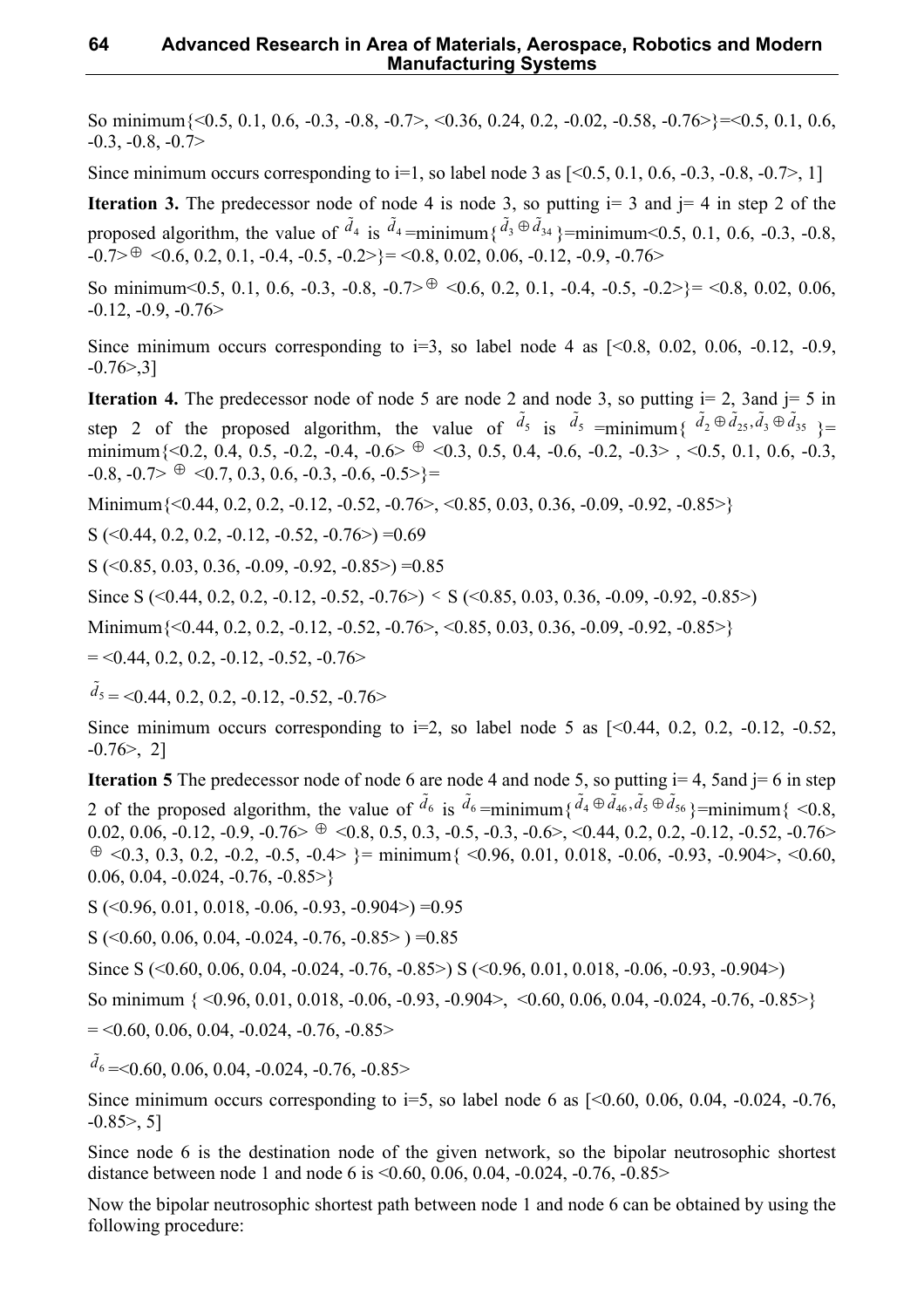Since node 6 is labeled by  $[< 0.60, 0.06, 0.04, -0.024, -0.76, -0.85 \ge 0.5]$ , which represents that we are coming from node 5. Node 5 is labeled by  $[< 0.44, 0.2, 0.2, -0.12, -0.52, -0.76 > 0.2]$ , which represents that we are coming from node 2. Node 2 is labeled by  $[<0.2, 0.4, 0.5, -0.2, -0.4, -0.6>$ , 1] which represents that we are coming from node 1. Now the bipolar shortest path between node 1 and node 6 is obtaining by joining all the obtained nodes. Hence the bipolar neutrosophic shortest path is  $1 \rightarrow 2 \rightarrow 5 \rightarrow 6$ 

The bipolar neutrosophic shortest distance and the neutrosophic shortest path of all nodes from node 1 is shown in the table 2 and the labeling of each node is shown in figure 4

| Node<br>No.(i) | $d_i$                                         | Bipolar neutrosophic shortest<br>path between j <sup>th</sup> and 1st node |
|----------------|-----------------------------------------------|----------------------------------------------------------------------------|
|                | $0.2, 0.4, 0.5, -0.2, -0.4, -0.6$             | $1 \rightarrow 2$                                                          |
|                | $\leq 0.5, 0.1, 0.6, -0.3, -0.8, -0.7$        | $1 \rightarrow 3$                                                          |
| 4              | $\leq 0.8, 0.02, 0.06, -0.12, -0.9, -0.76$    | $1 \rightarrow 3 \rightarrow 4$                                            |
| 5              | $\leq 0.44, 0.2, 0.2, -0.12, -0.52, -0.76$    | $1 \rightarrow 2 \rightarrow 5$                                            |
| 6              | $\leq 0.60, 0.06, 0.04, -0.024, -0.76, -0.85$ | $1 \rightarrow 2 \rightarrow 5 \rightarrow 6$                              |

**Table 2.** Tabular representation of different bipolar neutrosophic shortest path



**Fig. 2.** Network with bipolar neutrosophic shortest distance of each node from node 1

#### **Conclusion**

In this paper we developed an algorithm for solving shortest path problem on a network with bipolar neutrosophic arc lengths. The process of ranking the path is very useful to make decisions in choosing the best of all possible path alternatives. We have explained the method by an example with the help of a hypothetical data. Further, we plan to extend the following algorithm of bipolar neutrosophic shortest path problem in an interval valued bipolar fuzzy neutrosophic environment.

# **Acknowledgment**

The authors are very grateful to the chief editor and reviewers for their comments and suggestions, which is helpful in improving the paper.